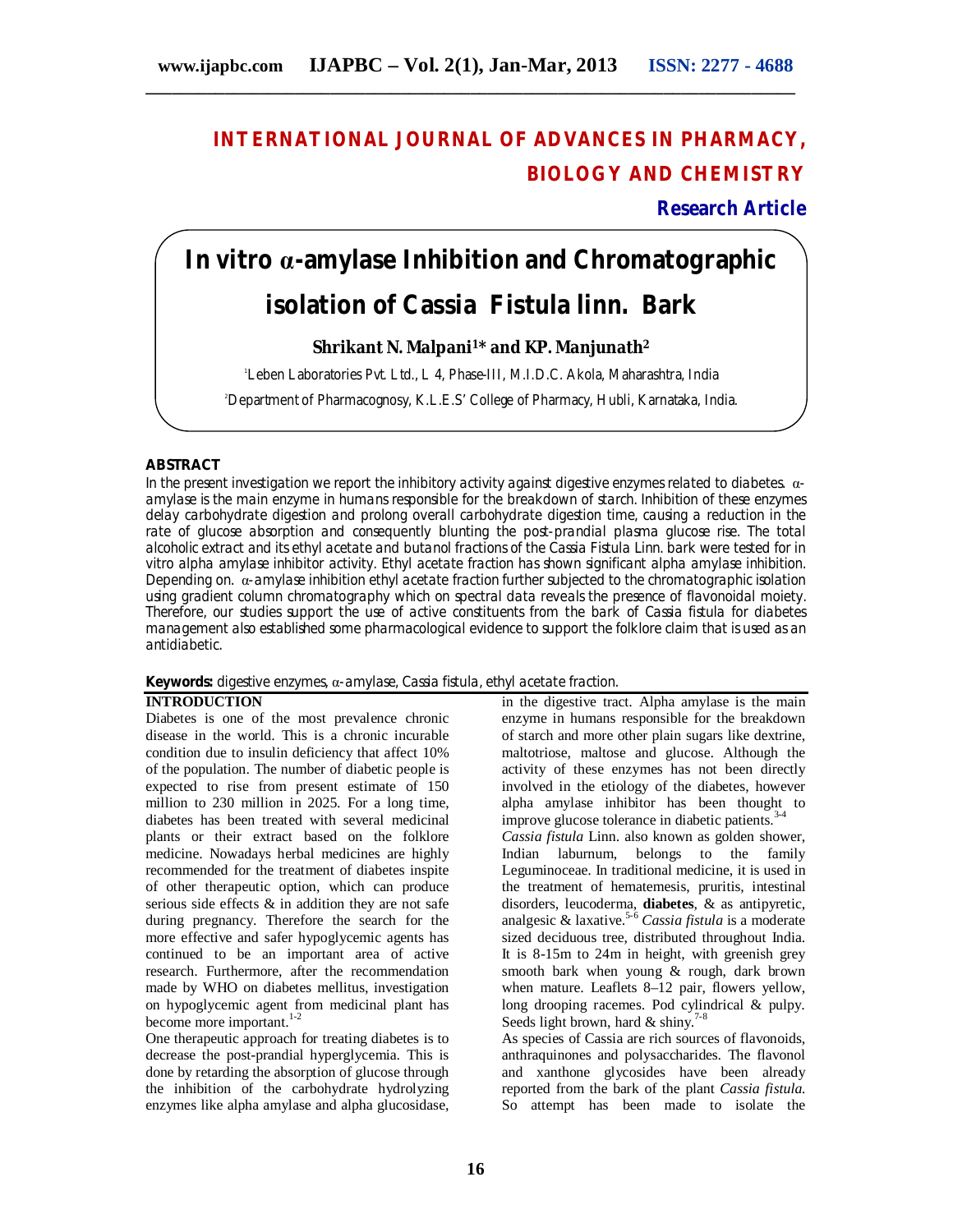phytoconstituent responsible for alpha amylase  $i$ nhibition.<sup>9-11</sup>

### **MATERIALS AND METHODS**

#### **Plant**

The bark of *Cassia fistula* L. were collected from the local areas of Hubli, Karnataka, and authenticated by Dr. B.D. Huddar, Head, Department of Botany, H.S.K. Science Institute, Hubli. A voucher specimen (No.07PG353, Shrikant Malpani) has been deposited in the PG Pharmacognosy laboratory of the college for future reference.

#### **Preparation of the extracts**

The *Cassia fistula* L. bark was shade dried at room temperature, pulverized, and extracted with 95% ethanol at temperature  $40-60^{\circ}$ C, in a Soxhlet extractor for 48 hours. The solution was evaporated giving a dark brownish residue (27.39%) stored in dessicator. The total alcoholic extract was dissolved in water & fractionated with pet ether, benzene and ethyl acetate (9.12%). All the extracts were subjected to the phytochemical screening.<sup>12</sup>

#### **In-Vitro alpha amylase inhibitor activity**3-4 **Chemicals**

1) Porcine pancreatic alpha amylase (EC 3.2.1.1, type VI, Sigma)<br>2) Distilled water

- 2) Distilled water<br>3) Potato starch
- 3) Potato starch<br>4) Dimethylsuph
- 4) Dimethylsuphoxide (DMSO)<br>5) DNS color reagent
- DNS color reagent
- 6) Maltose

#### **Plant extract used**

Total alcoholic extract and its ethyl acetate and butanol fraction were used for the study. All the extracts were prepared in DMSO to get 20 mg/ml concentration.

#### **Enzyme solution**

It was prepared in ice-cold water to get final concentration of 4 units/ml

#### **Starch solution**

It was prepared in phosphate buffer (0.5%w/v).

#### **DNS color reagent**

Solution -I) Dissolved 30gm of Sodium Potasium Tartarate Tetrahydrate in 50 ml of water.

Solution -II) Dissolved 1 gm 3,5-Dinitrosalicylic acid in 20 ml of 2 mol/lit of NaOH.

DNS reagent is freshly prepared by mixing Solution-I and II to make up the volume upto 100 ml.

#### **Maltose standard calibration curve: <sup>13</sup>**

Stock solution of maltose 1mg/ml prepared in phosphate buffer (pH 6.9) and dilutions were made to get final concentrations of 08, 16, 24, 32 and 40 µg/ml of the maltose. 1ml of DNS color reagent and 3 ml of the sugar solutions were taken in a test tube and placed in a boiling water bath for 5 min, cooled to room temperature and read the absorbance at 540nm against the blank.

#### **Alpha amylase inhibition Procedure**

The following samples were prepared for the study.

| <b>Samples</b> | <b>Plant extract</b><br>(20mg/ml) | <b>Starch solution</b><br>$(0.5\% \text{ w/v})$ | Distilled water | <b>Enzyme</b><br>solution (4<br>units/ml) | <b>DMSO</b> |
|----------------|-----------------------------------|-------------------------------------------------|-----------------|-------------------------------------------|-------------|
| Control        | $-$                               | 1.6 ml                                          | 640 ul          | 800 ul                                    | 160 ul      |
| <b>Blank</b>   | 160 u1                            | 1.6 <sub>m</sub>                                | 1.44 ml         | $-$                                       | --          |
| Test           | 160 ul                            | 1.6 ml                                          | 640 ul          | $800 \mu l$                               | --          |

The tubes were incubated at  $25 \text{ °C}$  for a total of 3 min. Final concentrations in the incubation mixture were plant extract, 1 mg/ml,  $0.25\%$  (w/v) starch and 1 unit/ml enzyme. At intervals from addition of enzyme  $(0,1, 2$  and 3 min), 800  $\mu$ l mixture was removed and added into a separate tube containing 400 µl DNS color reagent solution and placed on a water bath at 85 °C. After 15 min, this mixture was diluted with 3.6 ml distilled water and removed from the water bath. The absorbance of the mixtures was measured at 540 nm.

#### **Calculations**

From the absorbance obtained, the % (w/v) of maltose generated was calculated from the standard

calibration curve. The % reaction and % inhibition was calculated as per the following formula:

#### **% Reaction = Mean maltose in sample / Mean maltose in control x 100 % Inhibition = 100 - % Reaction**

All the results are shown in Table no: I and Figure No: I

#### **CHROMATOGRAPHIC STUDIES**14-17

The ethyl acetate fraction was found to contain three compounds chromatographically. The compounds were separated by silica gel column using different organic solvents of increasing polarity<sup>18</sup>. Compound-I was eluted with benzene: ethyl acetate (3:7 v/v), compound-II with benzene: ethyl acetate (1:9 v/v).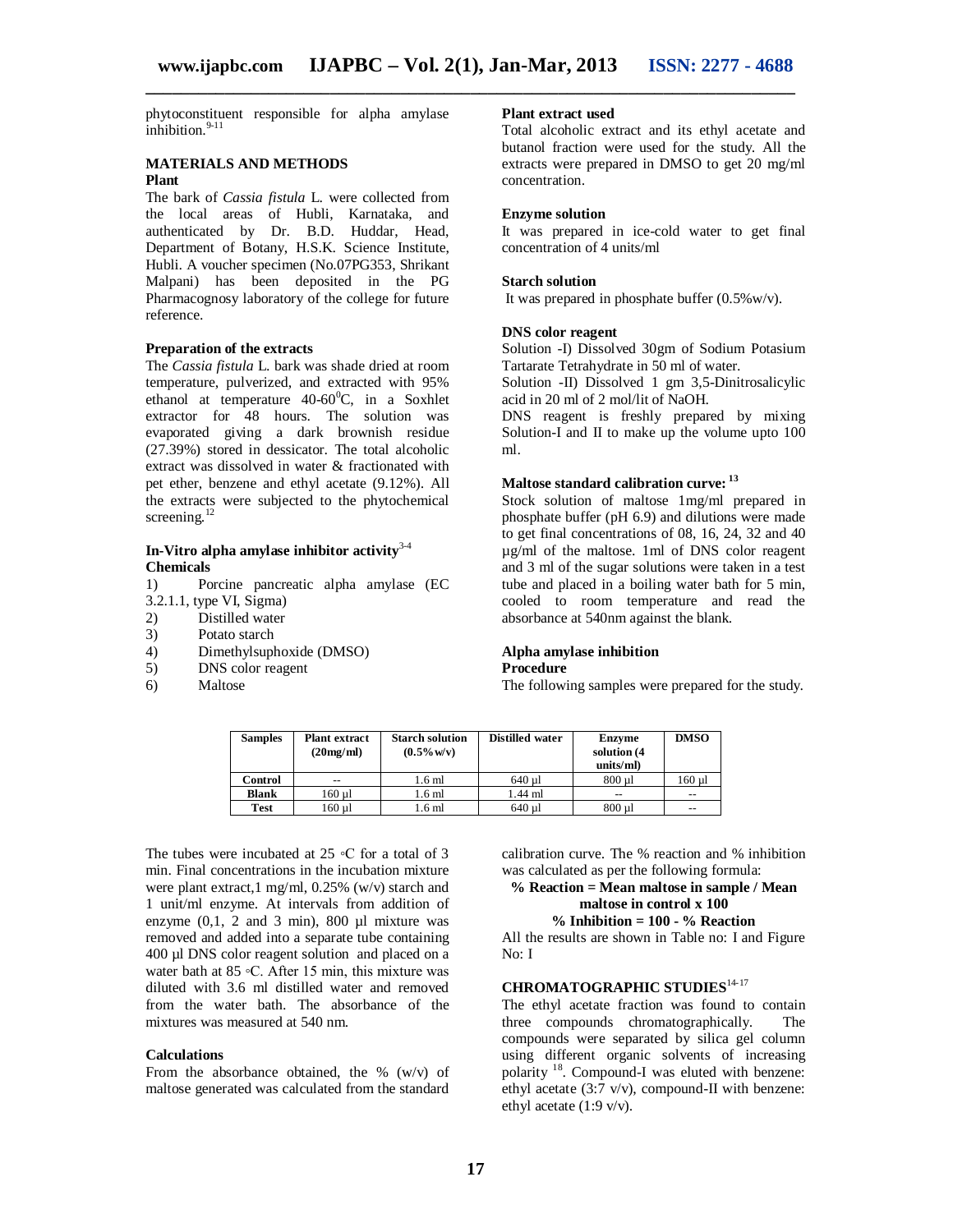Compound-I: Rf 0.730, solvent- benzene: ethyl acetate (1:9 v/v); UV (CH**3**OH): 288 nm; FT-IR 3367.65 cm<sup>-1</sup>(OH Stretching)  $1610.88$  cm<sup>-1</sup>(C=C Stretching, Aromaticity)

1160.81 cm<sup>-1</sup> (- C-O-C Stretching); <sup>1</sup>HNMR  $\delta$ Value  $2.1 - 2.8$  ( $-$  CH, 9H, Alkyl-H)

6.8 – 7.8 (Ar-H, 17H, Ar-H), 8.4 – 10.4 (OH, 8H, Phenolic-H);  $^{13}$ C-NMR  $\delta$  Value 21.15 – 60.15 (-C – H, Alkyl carbon), 40.13 – 79.44 (CH –  $OH)$ , 144.46 – 170.61 (CH = CH, Aromatic); Mass spectra shows base peak at m/z 381 and  $M^+$  peak at m/z 986.

Compound-II: Rf 0.840, solvent- benzene: ethyl acetate (1:9 v/v); UV (CH**3**OH):

282 nm; FT-IR 3365.72<br>Stretching),1704.68 cm<sup>-1</sup> (C=O  $cm^{-1}$ (OH Stretching),1704.68 cm<sup>-1</sup> (C=C<br>1610.29 cm<sup>-1</sup> (C=C Stretching), 1610.29 Stretching, Aromaticity),  $1369.38 \text{ cm}^{-1}$  (CH<sub>3</sub> Bending),  $1163.22$ cm<sup>-1</sup> (C-O-C Ether linkage): <sup>1</sup>HNMR  $\delta$  Value 8.8 (OH,1H, Phenolic), 6.5 – 7.5 (Ar-H, 4H), 4.8 – 5.3 (OH, 4H, Alcoholic),3.8 – 4.8 (OCH3,6H), 1.0 - 2.8 (CH,5H, Alkyl, CH2,2H, Alcoholic);

 $^{13}$ C-NMR  $\delta$  Value 29.53 – 40.47(C – H, Carbon), 78.37 – 83.13 (C – O, Carbon), 114.77 – 157.24 ( $C = C$ , Aromatic); Mass spectra shows base peak at m/z 353 and  $M^+$  peak at m/z 463.



#### **RESULTS**

**Table 1: Mean absorbance, maltose formation and percentage inhibition by total alcoholic extract and its fractions**

| <b>Sample</b>  | $0 \text{ min}$ | 1 min | $2 \text{ min}$ | $3 \text{ min}$ | Maltose (ug/ml)<br>at $t = 3$ min | Percentage<br><b>Inhibition</b> |
|----------------|-----------------|-------|-----------------|-----------------|-----------------------------------|---------------------------------|
| Control        | 0.025           | 0.054 | 0.085           | 0.106           | 28.2                              | ---                             |
| Tot. Alc       | 0.045           | 0.063 | 0.089           | 0.109           | 27.9                              | $+1.07$                         |
| EtOAc          | 0.041           | 0.057 | 0.083           | 0.102           | 27.2                              | $+3.54$                         |
| <b>Butanol</b> | 0.053           | 0.067 | 0.092           | 0.111           | 29.4                              | $-4.25$                         |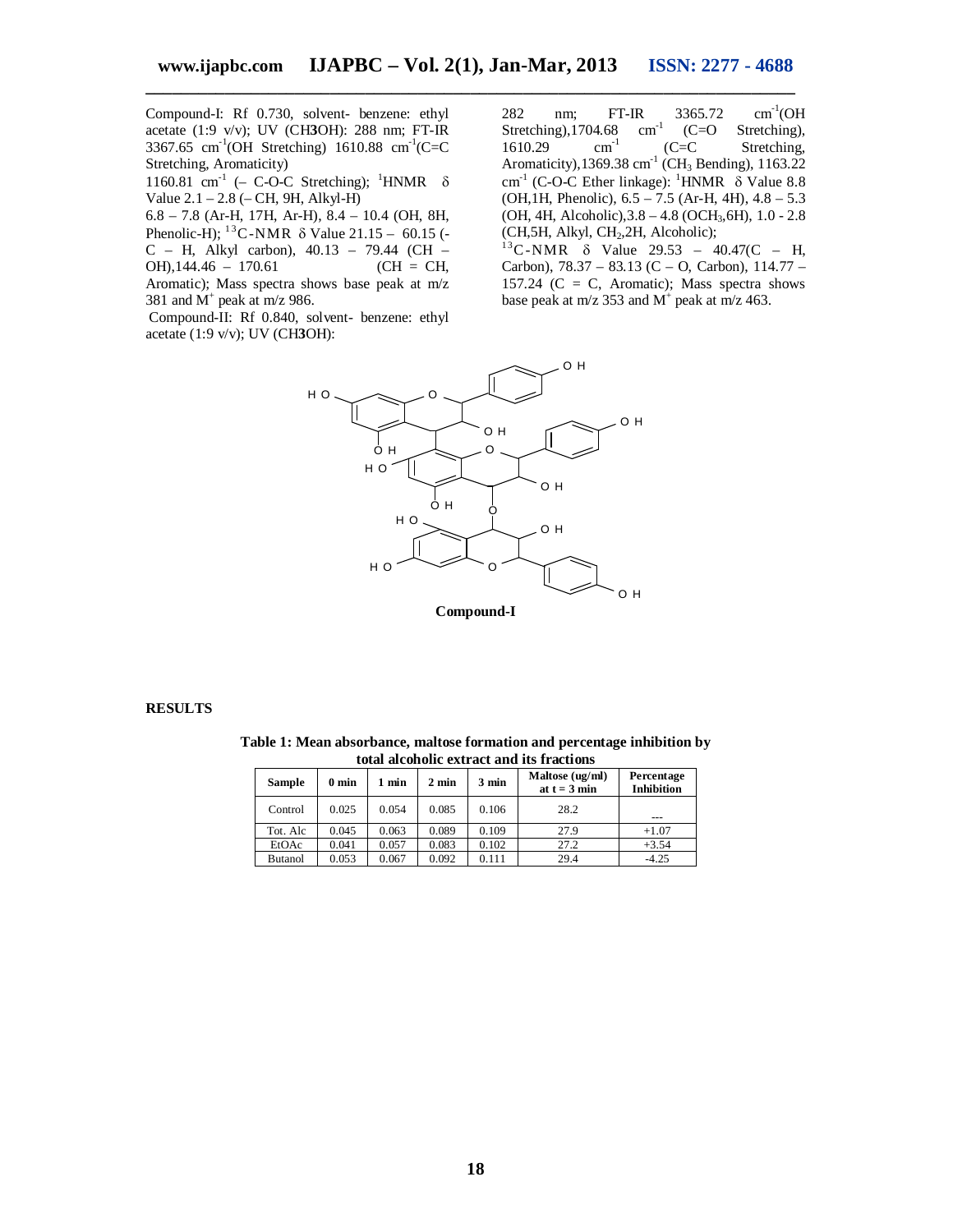

**Fig. 1: Percentage inhibition of alpha amylase enzyme by various extracts at time t = 3 min**

The total alcoholic extract and its ethyl acetate and butanol fractions were tested for in vitro α-amylase inhibitor activity. Ethyl acetate fraction has shown significant alpha amylase inhibition. Chromatographic isolation & spectral data of isolated Compound-I from ethyl acetate fraction was found similar to flavonoidal moiety.

The phytochemical screening of the extracts revealed the presence of tannins, flavonoids, glycosides, phenolic compounds, carbohydrates, steroids & triterpenoids.

#### **DISCUSSION**

As the prevalence of diabetes mellitus is on the increase and needs to be addressed appropriately. In this study area, herbal remedies are considered convenient for management of diabetes with postprandial hyperglycemia due to their traditional acceptability and availability, low costs, lesser side effects. In developing countries, where the per capita income is low, it is necessary to seek affordable alternative therapies. Here the ethyl acetate fraction has shown better alpha amylase inhibition as compared to the total alcoholic extract. From the collective spectral data, the isolated compound-I was found similar to flavonoidal moiety (Compound-I). Hence we can say that presence of flavonoid in the ethyl acetate fraction may be responsible for  $\alpha$ -amylase inhibitory activity.

#### **CONCLUSION**

From the above results, it was concluded that the present study seems to support the claims by traditional medicine practitioners about the usefulness of *Cassia fistula* L. bark for the treatment of diabetes. From the phytochemical studies the correlation of antidiabetic activity can be made with the flavonoidal compounds. In

conclusion, the results from this study give scientific support to the use of *Cassia fistula* in folklore medicine for the treatment of diabetes, and show for the first time, the potential role of  $\alpha$ amylase inhibition in its activity.

#### **AKNOWLEDGEMENT**

The authors are thankful to the management KLE society, Belgaum & principal KLES College of pharmacy, Hubli for providing the necessary facility to carry out this study.

#### **REFERENCES**

- 1. Kumar S, Kumar D, Deshmukh RR, Lokhande PD, More SN, Rangari VD: Antidiabetic potential of Phyllanthus reticulates in alloxaninduced diabetic mice. Fititerapia 2008; 79: 21-23.
- 2. Venkatesh S, Thilagavathi J, Shyam sundar D: Anti-diabetic activity of flowers of Hibiscus rosasinensis. Fitoterapia 2008; 79: 79-81.
- 3. Hasenah Ali, P.J.Houghton, Amala Soumyanath: α-Amylase inhibitory activity of some Malaysian plants used to treat diabetes; with particular reference to Phyllanthus amarus. J of Ethnopharmacology 2006; 107: 449-55.
- 4. M.R. Loizzo, A.M. Saab, G.A. Statti, F. Menichini: Composition and α-amylase inhibitory effect of essential oils from Cedrus libani. Fitoterapia 2007; 78: 323- 6.
- 5. Bhakta T, Banerjee S, Mandal SC, Maity TK, Saha BP & Pal M: Hepatoprotective activity of Cassia fistula leaf extract. Phytomedicine 2001; 8(3): 220-224.
- 6. Kannampalli P, Chandrashekaran VRM, Kuppannan G, Sivanesan K: Effect of Cassia fistula Linn. leaf extract on diethylnitrisamine